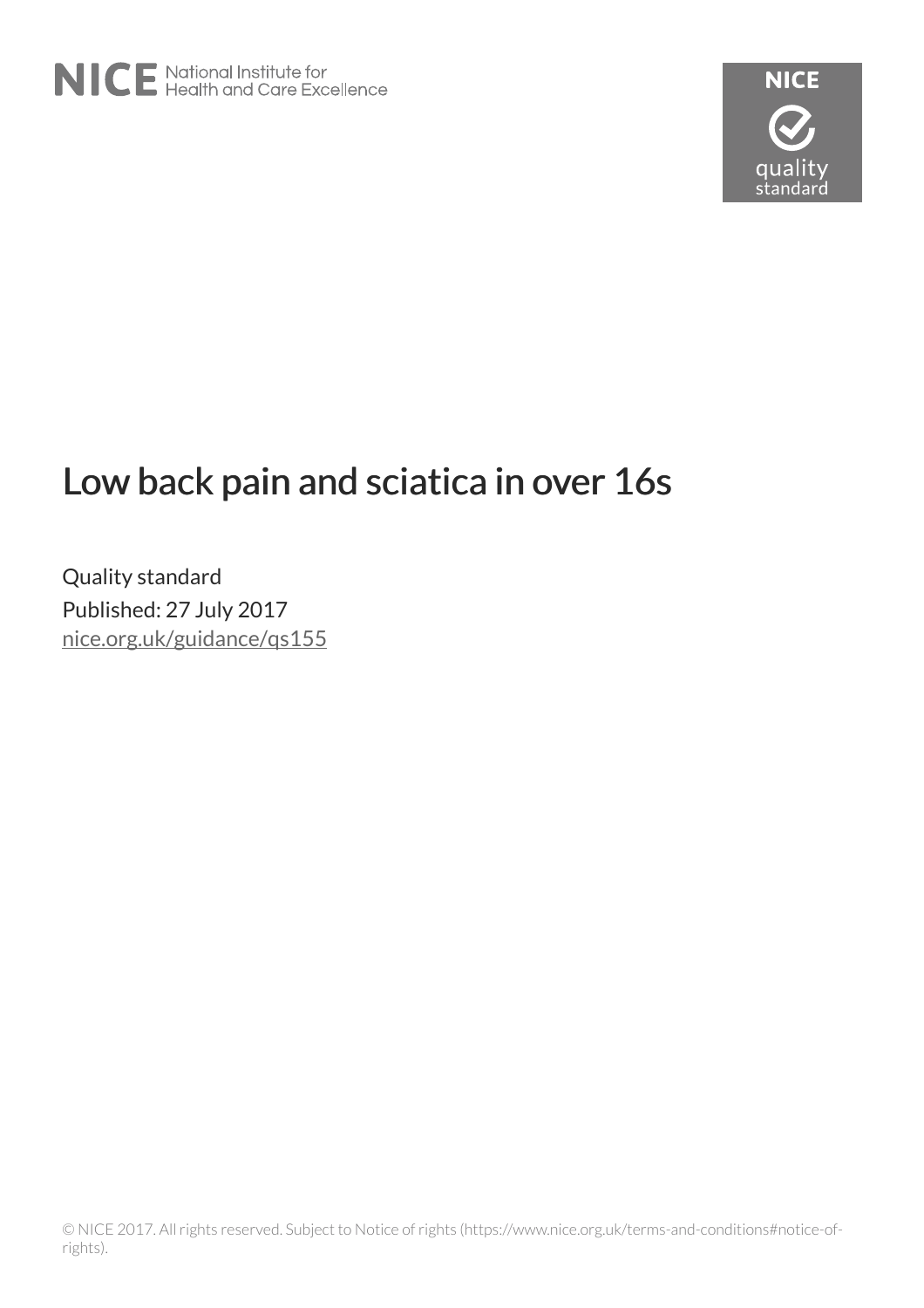# Contents

| Quality statement 4: Anticonvulsants, antidepressants and paracetamol for low back pain |  |
|-----------------------------------------------------------------------------------------|--|
|                                                                                         |  |
|                                                                                         |  |
|                                                                                         |  |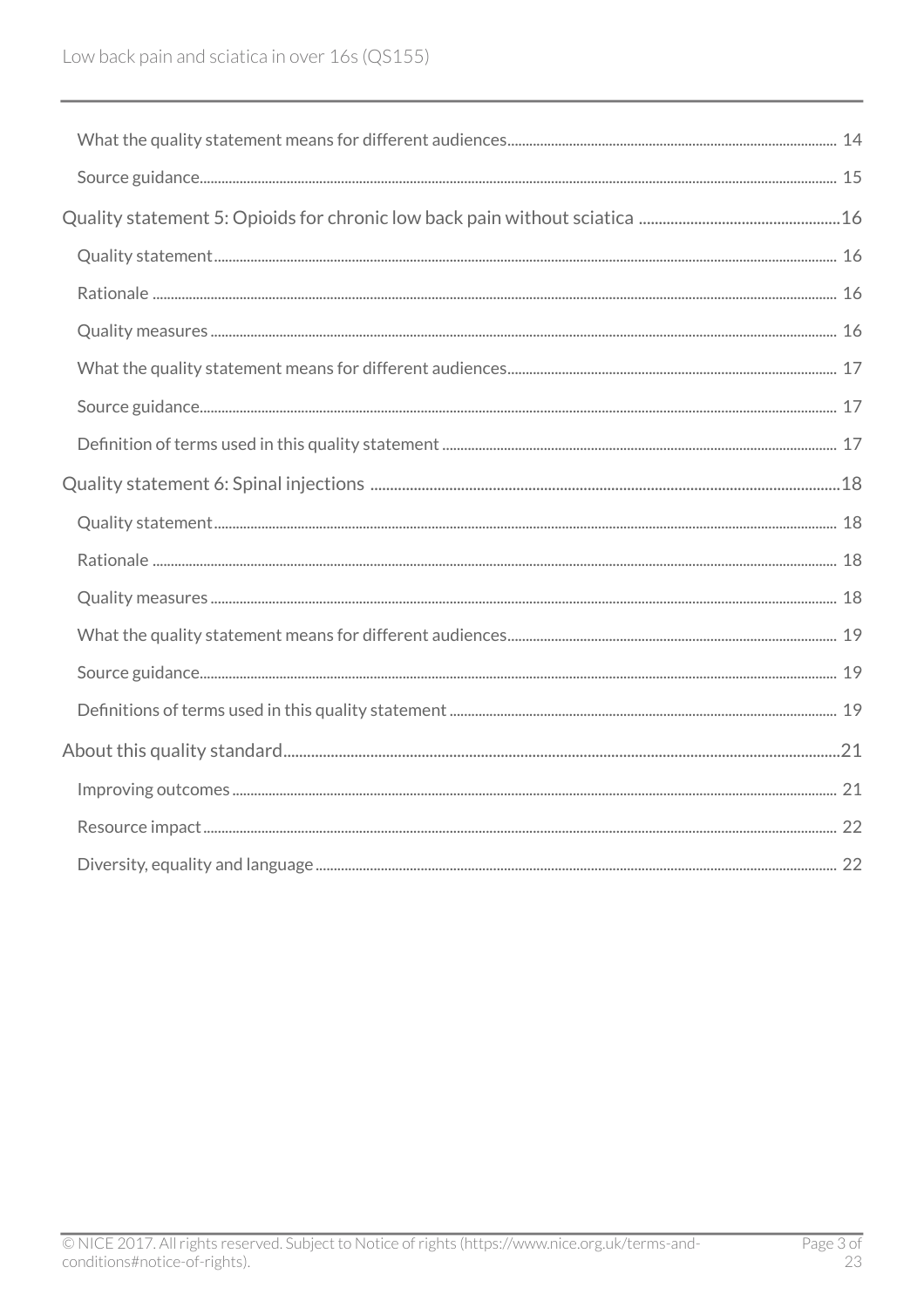This standard is based on NG59.

This standard should be read in conjunction with NG12, CG75, NG41 and NG65.

# <span id="page-3-0"></span>Quality statements

[Statement 1](http://live-publications.nice.org.uk/quality-statement-1-risk-stratification#quality-statement-1-risk-stratification) Primary care services have an approach to risk stratification for young people and adults presenting with a new episode of low back pain with or without sciatica.

[Statement 2](http://live-publications.nice.org.uk/quality-statement-2-referrals-for-imaging#quality-statement-2-referrals-for-imaging) Young people and adults with low back pain with or without sciatica do not have imaging requested by a non-specialist service unless serious underlying pathology is suspected.

 $Statement 3$  Young people and adults with low back pain with or without sciatica are given advice and information to self-manage their condition.

[Statement 4](http://live-publications.nice.org.uk/quality-statement-4-anticonvulsants-antidepressants-and-paracetamol-for-low-back-pain-without#quality-statement-4-anticonvulsants-antidepressants-and-paracetamol-for-low-back-pain-without) Young people and adults are not given paracetamol alone, anticonvulsants or antidepressants to treat low back pain without sciatica.

[Statement 5](http://live-publications.nice.org.uk/quality-statement-5-opioids-for-chronic-low-back-pain-without-sciatica#quality-statement-5-opioids-for-chronic-low-back-pain-without-sciatica) Young people and adults are not given opioids to treat chronic low back pain without sciatica.

Statement  $6$  Young people and adults do not have spinal injections for low back pain without sciatica with the exception of radiofrequency denervation for people who meet the criteria.

NICE has developed guidance and a quality standard on patient experience in adult NHS services (see the NICE pathway on [patient experience in adult NHS services](http://pathways.nice.org.uk/pathways/patient-experience-in-adult-nhs-services)), which should be considered alongside these quality statements.

A full list of NICE quality standards is available from the [quality standards topic library.](http://www.nice.org.uk/Standards-and-Indicators/Developing-NICE-quality-standards-/Quality-standards-topic-library)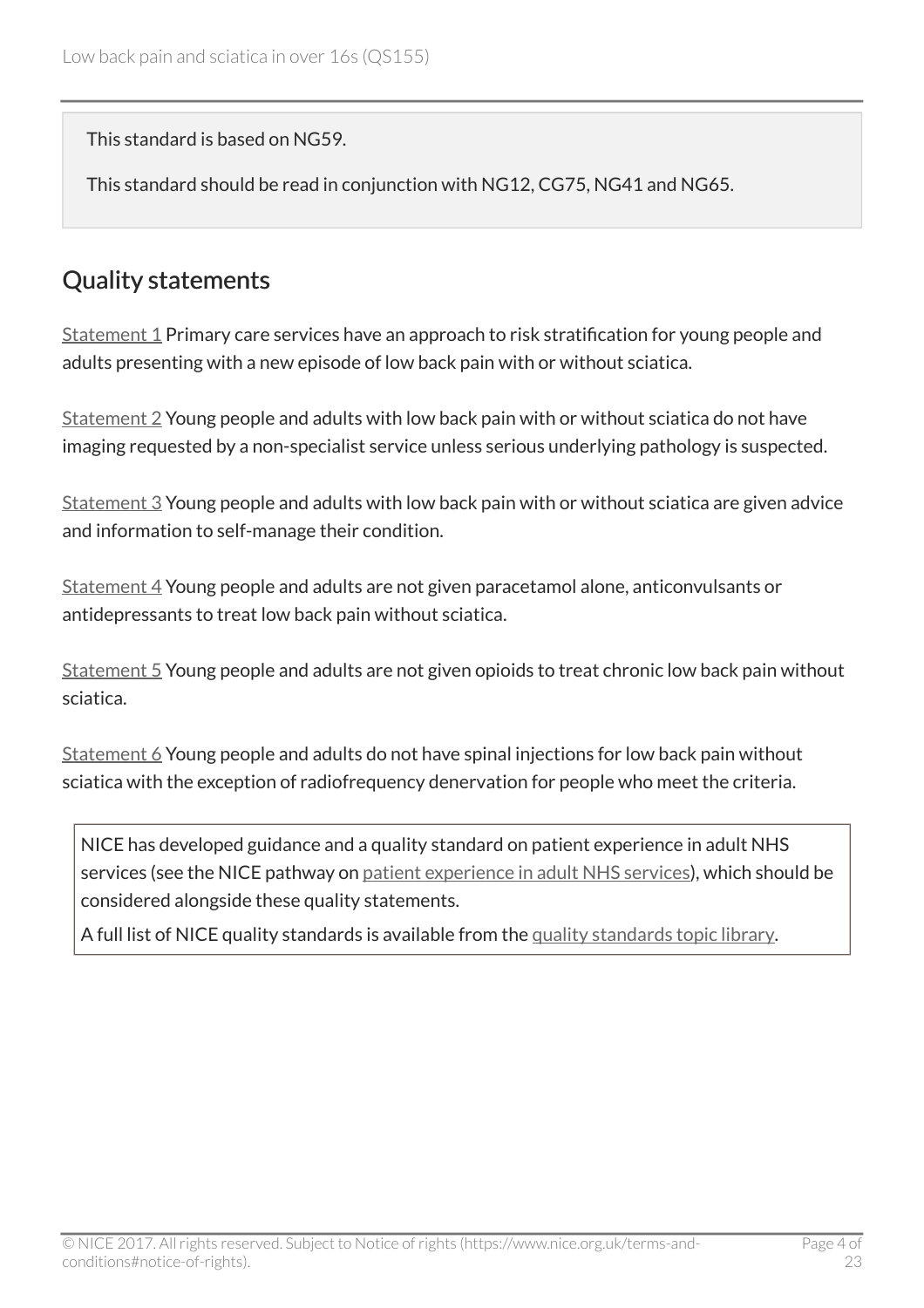# <span id="page-4-0"></span>Quality statement 1: Risk stratification

# <span id="page-4-1"></span>*Quality statement*

Primary care services have an approach to risk stratification for young people and adults presenting with a new episode of low back pain with or without sciatica.

# <span id="page-4-2"></span>*Rationale*

Risk stratification can be used to identify a person's risk of poor functional outcome or long-term problems from low back pain with or without sciatica. Risk stratification tools can help to determine the complexity and intensity of support that a person may need.

### <span id="page-4-3"></span>*Quality measures*

#### Structure

Evidence of a locally defined approach to risk stratification and of systems in place to make staff aware of the approach.

*Data source:* Local data collection, for example, service specifications and written communications to staff.

# <span id="page-4-4"></span>*What the quality statement means for different audiences*

Service providers (primary care services) have an approach to risk stratification that they communicate to staff who undertake consultations for young people and adults presenting with a new episode of low back pain with or without sciatica. This can help support decisions about whether risk stratification is used with individual patients and, if so, which risk stratification tool is selected.

Healthcare professionals (such as GPs and nurses) are aware of their service's approach to risk stratification for use at the first consultation with young people and adults presenting with low back pain with or without sciatica. This can determine whether risk stratification is used and, if so, which risk stratification tool is selected.

Commissioners (such as clinical commissioning groups and NHS England) ensure that the services they commission have an approach to risk stratification for people presenting with a new episode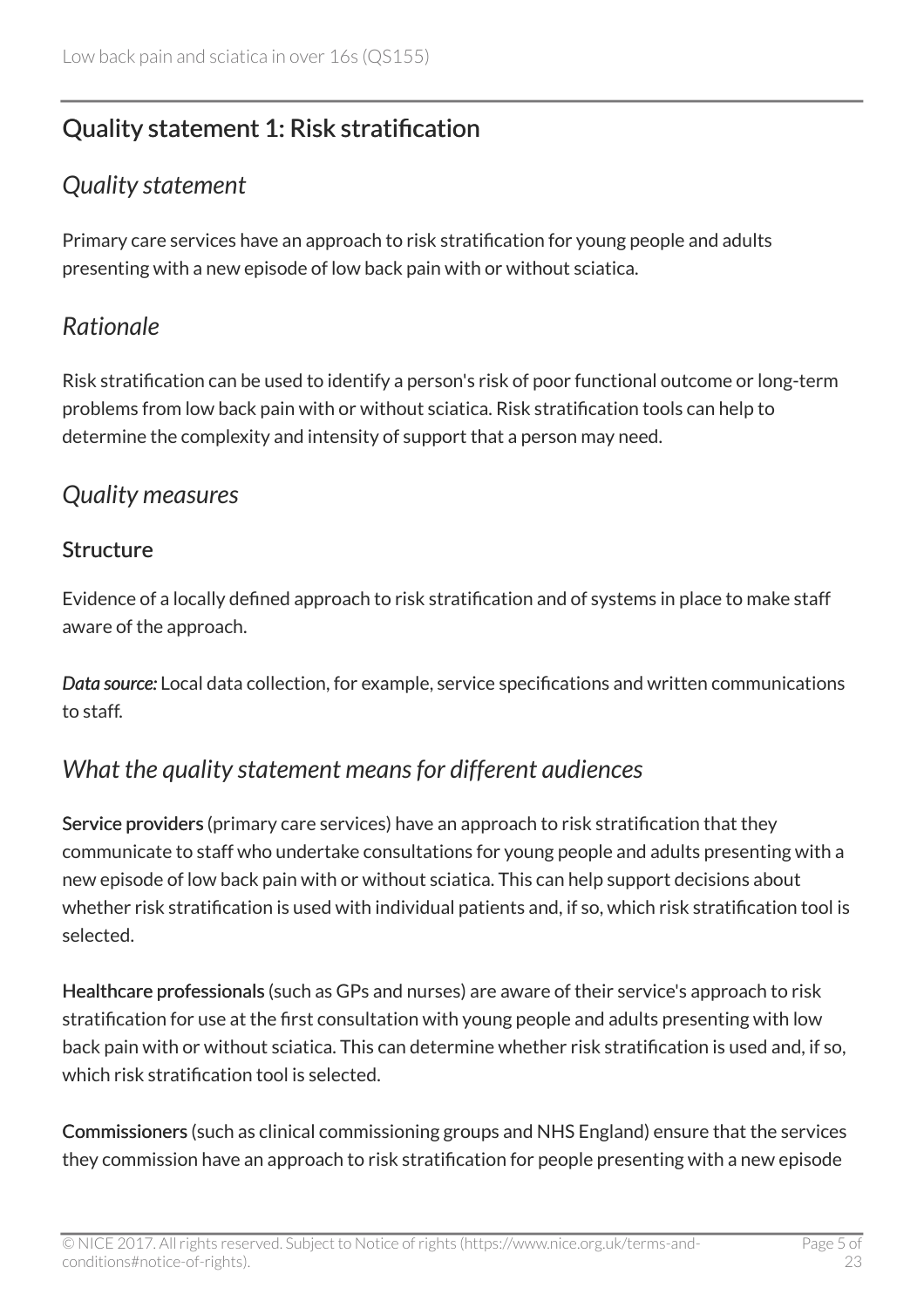of low back pain with or without sciatica and systems in place to make staff aware of their local approach.

Young people and adults presenting with a new episode oflow back pain with or without sciatica are assessed in a way that is consistent with a local approach to risk stratification. Their treatment and support is then chosen in line with the results of the assessment.

### <span id="page-5-0"></span>*Source guidance*

[Low back pain and sciatica in over 16s](http://www.nice.org.uk/guidance/ng59) (2016) NICE guideline NG59, recommendation 1.1.2.

### <span id="page-5-1"></span>*Definition of terms used in this quality statement*

#### Risk stratification

Stratification aims to improve the outcome by selecting treatments that may be more likely to work in certain groups of people. There are several methods of stratification which are all similar in outcome. The STarT Back risk assessment tool is an example of a validated tool for stratification by risk of ongoing functional impairment.

[Adapted from NICE's guideline on <u>[low back pain and sciatica in over 16s](http://www.nice.org.uk/guidance/ng59)</u>, recommendation 1.1.2 with expert opinion]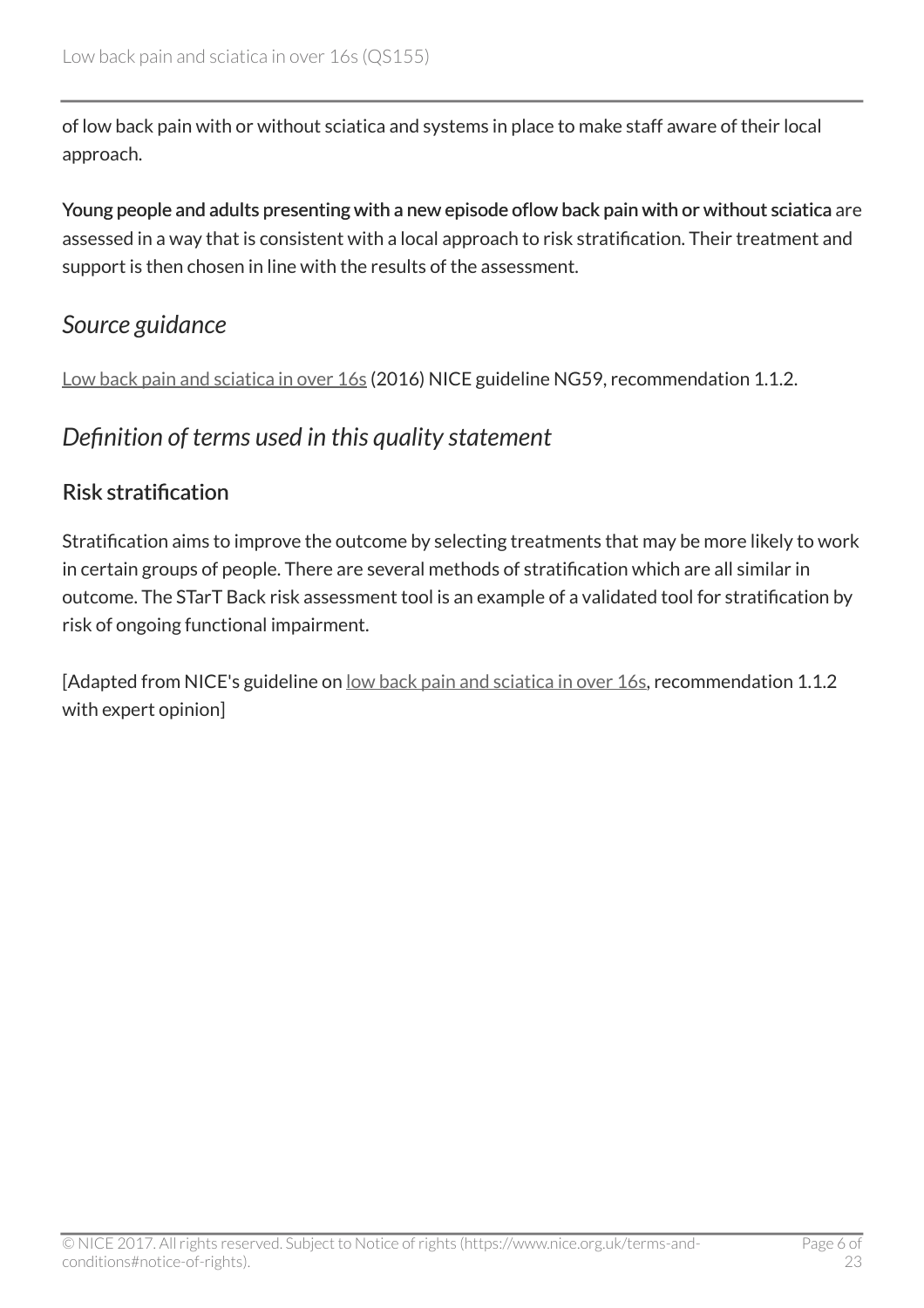# <span id="page-6-0"></span>Quality statement 2: Referrals for imaging

# <span id="page-6-1"></span>*Quality statement*

Young people and adults with low back pain with or without sciatica do not have imaging requested by a non-specialist service unless serious underlying pathology is suspected.

# <span id="page-6-2"></span>*Rationale*

Imaging does not often change the initial management and outcomes of someone with back pain. This is because the reported imaging findings are usually common and not necessarily related to the person's symptoms. Many of the imaging findings (for example, disc and joint degeneration) are frequently found in asymptomatic people. Requests for imaging by non-specialist clinicians, where there is no suspicion of serious underlying pathology, can cause unnecessary distress and lead to further referrals for findings that are not clinically relevant.

# <span id="page-6-3"></span>*Quality measures*

#### **Structure**

a) Evidence of local arrangements for young people and adults with low back pain with or without sciatica to be referred for specialist opinion.

*Data source:* Local data collection, for example, service protocols.

b) Evidence of local protocols outlining serious underlying pathology in relation to presentations of low back pain with or without sciatica.

*Data source:* Local data collection, for example, service protocols.

#### Process

Proportion of young people and adults with low back pain with or without sciatica who have imaging requested by a non-specialist service when no serious underlying pathology is suspected.

Numerator – the number in the denominator who have imaging requested by a non-specialist service.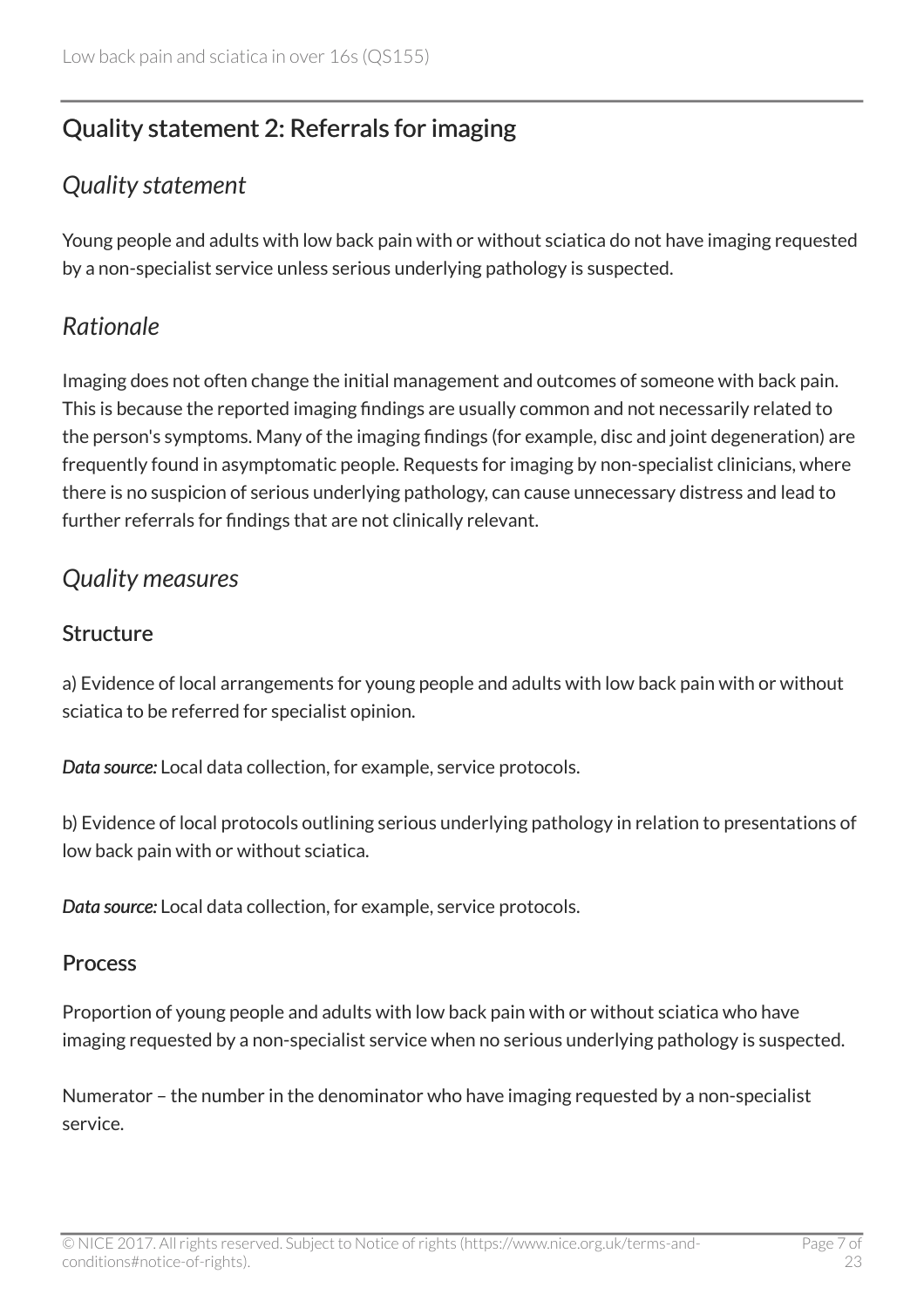Denominator – the number of young people and adults with low back pain with or without sciatica for whom there is no suspicion of serious underlying pathology.

*Data source:* Local data collection, for example, patient notes.

### <span id="page-7-0"></span>*What the quality statement means for different audiences*

Service providers (non-specialist services) ensure that staff are aware of and use local referral pathways to specialist services and do not request imaging for young people and adults with low back pain with or without sciatica unless serious underlying pathology is suspected.

Healthcare professionals (such as GPs and nurses) do not request imaging within a non-specialist service for young people and adults with low back pain with or without sciatica unless serious underlying pathology is suspected. Healthcare professionals should explain to young people and adults who are referred for a specialist opinion that they may not need imaging.

Commissioners (such as clinical commissioning groups and NHS England) ensure that they commission specialist services with clinicians who have the expertise to make a decision about whether young people and adults with low back pain with or without sciatica should have imaging and that these services accept referrals from non-specialist services.

Young people and adults withlow back pain with or without sciatica do not have imaging requested by a non-specialist service (such as a GP practice) unless serious underlying disease is suspected.

### <span id="page-7-1"></span>*Source guidance*

[Low back pain and sciatica in over 16s](http://www.nice.org.uk/guidance/ng59) (2016) NICE guideline NG59, recommendations 1.1.1 and 1.1.4.

### <span id="page-7-2"></span>*Definitions of terms used in this quality statement*

#### Non-specialist service

Services such as a GP practice in primary care.

[Expert opinion]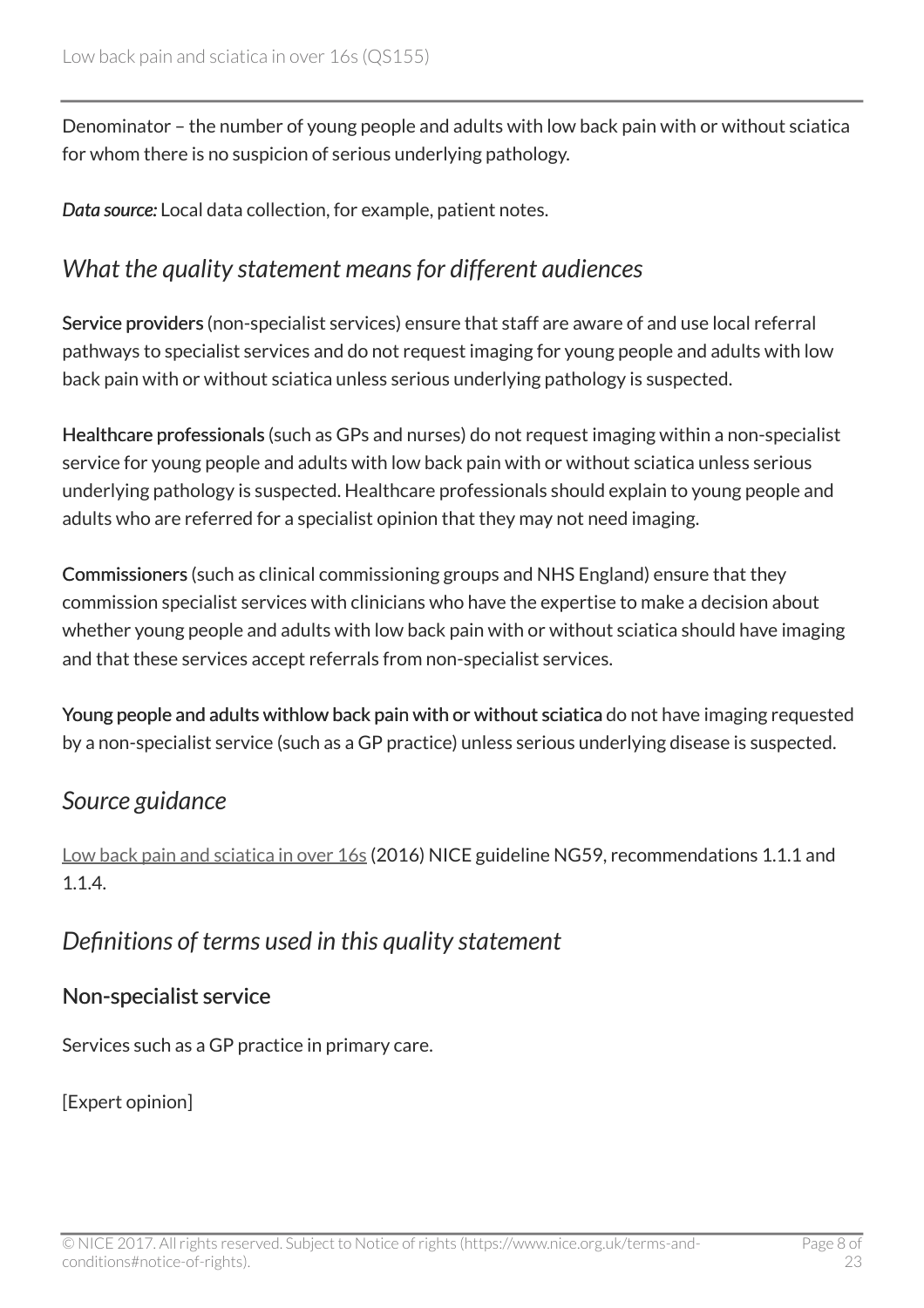#### Serious underlying pathology

Example of serious underlying pathology include but are not limited to: cancer, infection, trauma or inflammatory disease such as spondyloarthritis. If serious underlying pathology is suspected, refer to relevant NICE guidance on:

- [metastatic spinal cord compression in adults](http://www.nice.org.uk/guidance/cg75)
- [spinal injury](http://www.nice.org.uk/guidance/ng41)
- [spondyloarthritis in over 16s](http://www.nice.org.uk/guidance/ng65)
- · [suspected cancer.](http://www.nice.org.uk/guidance/ng12)

[Adapted from NICE's guideline on [low back pain and sciatica in over 16s](http://www.nice.org.uk/guidance/ng59), recommendation 1.1.1]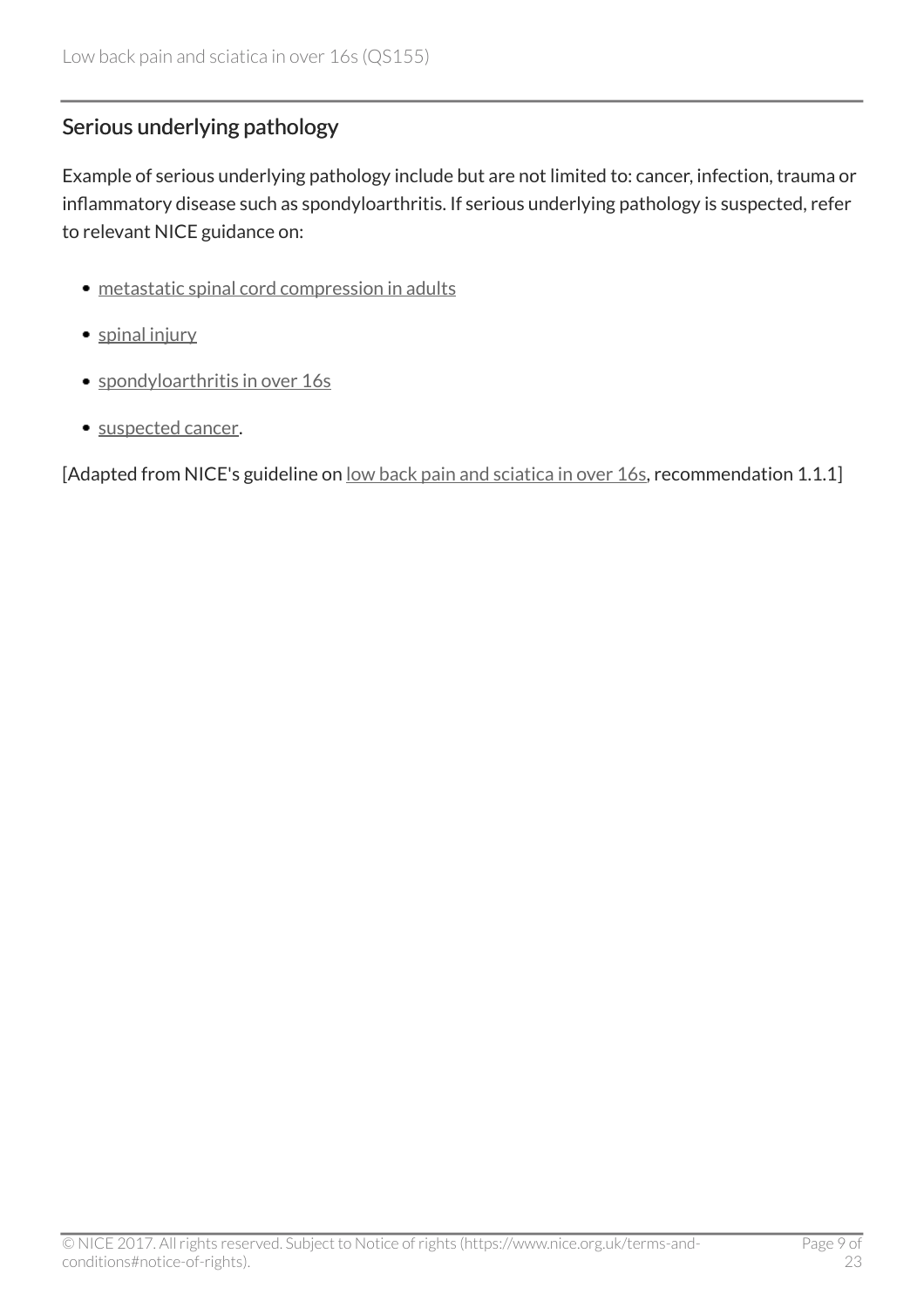# <span id="page-9-0"></span>Quality statement 3: Self-management

## <span id="page-9-1"></span>*Quality statement*

Young people and adults with low back pain with or without sciatica are given advice and information to self-manage their condition.

# <span id="page-9-2"></span>*Rationale*

Low back pain and sciatica are common and recurrent conditions that can be long term. It is therefore important that the person learns how to manage their symptoms to reduce their pain and distress and improve their functioning and quality of life. Healthcare professionals can support the person's ability to self-manage their condition by giving reassuring advice about the benign nature of the condition, the high probability of a rapid improvement in symptoms and the importance of early return to normal life activities. These include returning to work where applicable, physical activity and [exercise.](https://www.nice.org.uk/guidance/ng59/informationforpublic)

# <span id="page-9-3"></span>*Quality measures*

#### **Structure**

Evidence of local arrangements to ensure that staff have access to information and the knowledge needed to signpost to other services for young people and adults with low back pain with or without sciatica.

*Data source:* Local data collection, for example, service protocols.

#### Process

Proportion of young people and adults with low back pain with or without sciatica who are given advice and information to self-manage their condition.

Numerator – the number in the denominator who are given advice and information to self-manage their condition.

Denominator – the number of young people and adults with low back pain with or without sciatica.

*Data source:* Local data collection, for example, audit of patient notes.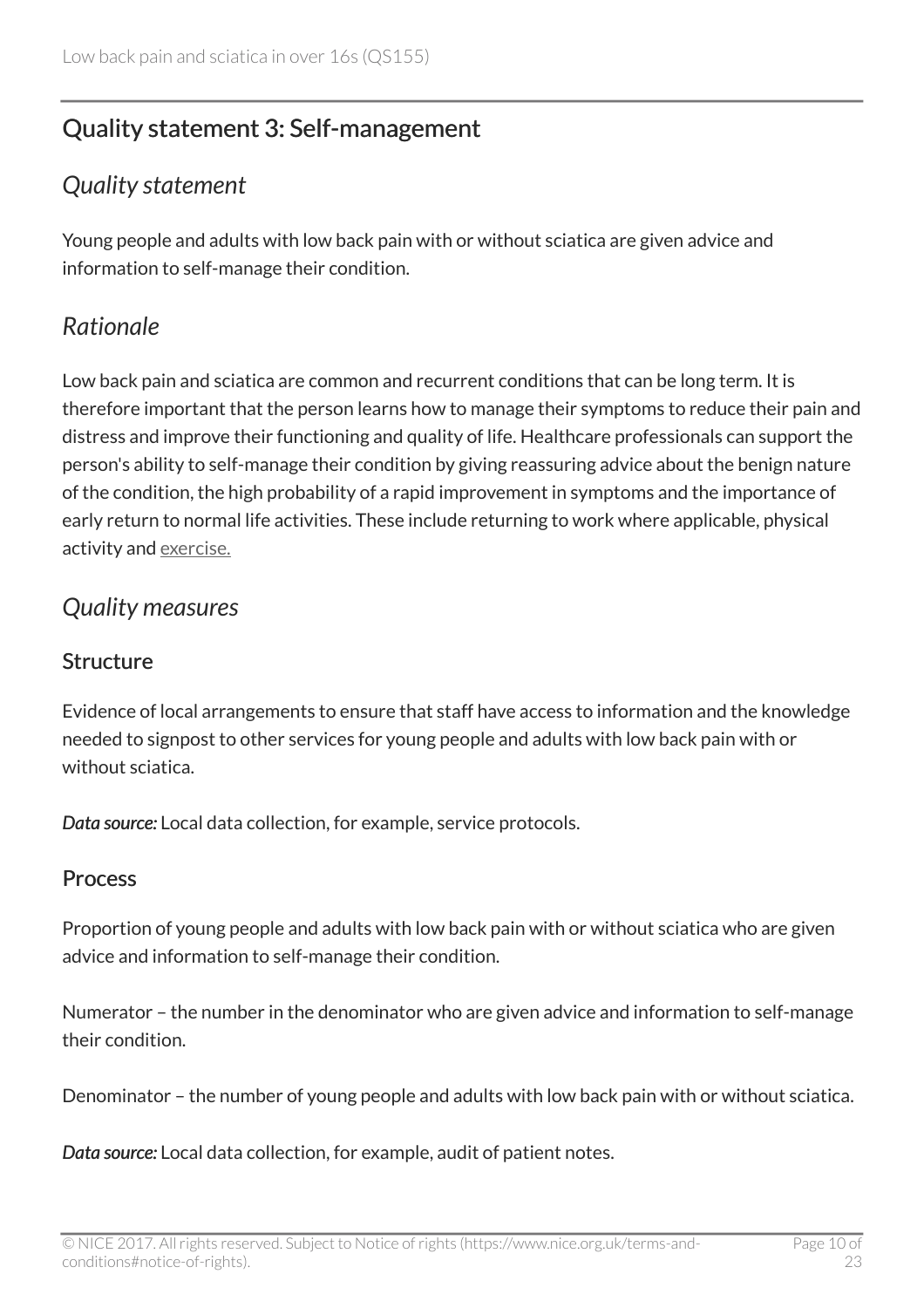#### **Outcome**

a) Number of repeat GP appointments for young people and adults with low back pain with or without sciatica.

*Data source:*Local data collection, for example, audit of patient notes.

b) Levels of satisfaction amongst young people and adults with the management of their low back pain with or without sciatica.

*Data source:*[National Pain Audit 2012](http://www.nationalpainaudit.org/media/files/NationalPainAudit-2012.pdf) and local data collection.

### <span id="page-10-0"></span>*What the quality statement means for different audiences*

Service providers (such as GP practices) ensure that staff have the knowledge and information needed to support young people and adults with low back pain with or without sciatica to selfmanage their condition. This can include having the expertise to give verbal information, providing leaflets or giving information about access to exercise schemes such as walking support groups.

Healthcare professionals (such as GPs, nurses and physiotherapists) advise and provide information to young people and adults with low back pain with or without sciatica to help them self-manage their condition. This can include verbal information provided by a healthcare professional, leaflets, or information about access to exercise schemes such as walking support groups.

Commissioners (such as clinical commissioning groups and NHS England) ensure that the services they commission employ healthcare professionals with the expertise to give verbal information, provide leaflets or give information about access to exercise schemes such as walking support groups for young people and adults with low back pain with or without sciatica to self-manage their condition.

Young people and adults withlow back pain with or without sciatica are given advice and information to manage their condition themselves. The information can cover the importance of continuing with normal activities and, where applicable, returning to work and access to exercise schemes such as walking support groups.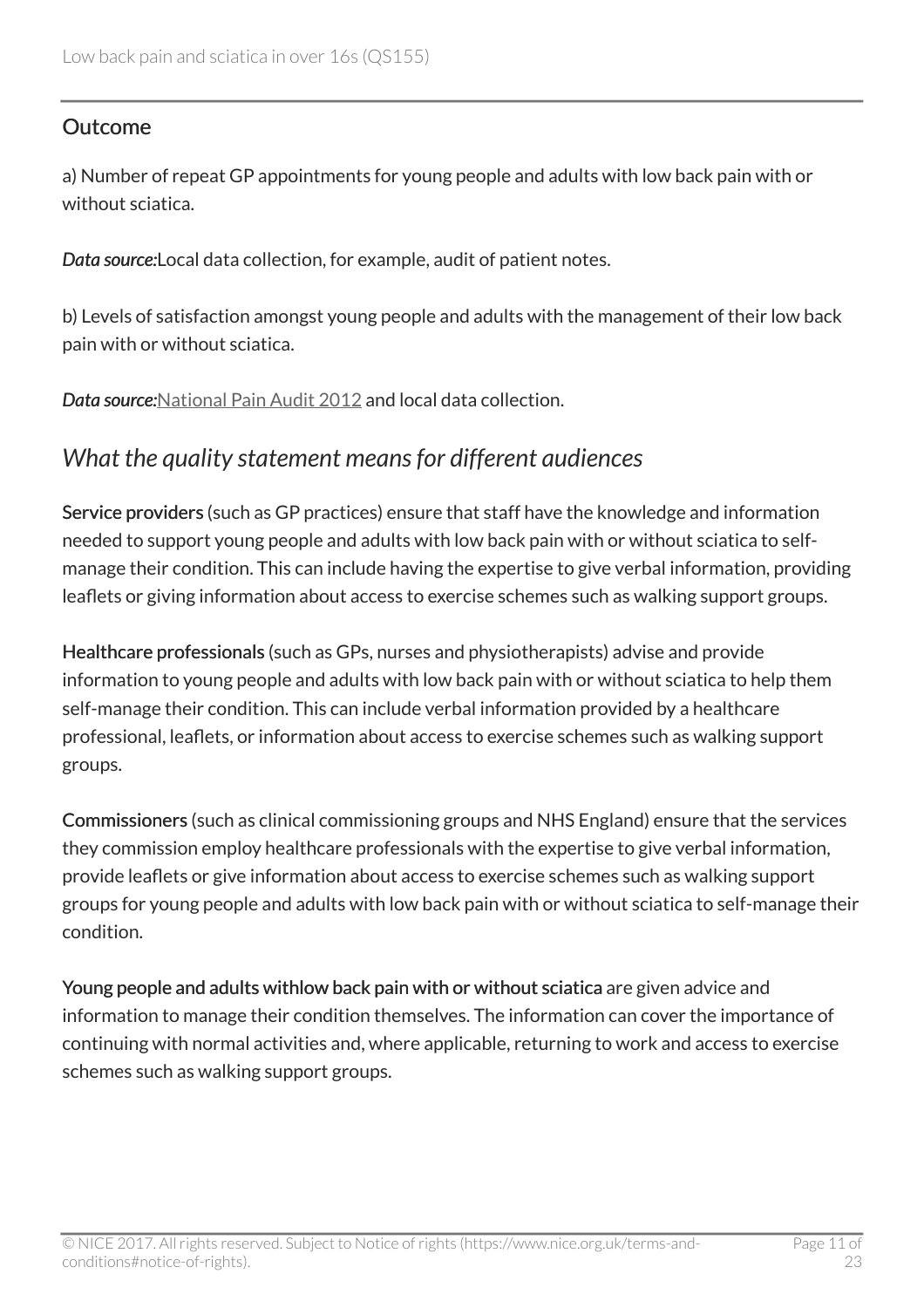### <span id="page-11-0"></span>*Source guidance*

[Low back pain and sciatica in over 16s](http://www.nice.org.uk/guidance/ng59) (2016) NICE guideline NG59, recommendation 1.2.1.

### <span id="page-11-1"></span>*Definition of terms used in this quality statement*

#### Advice and information to self-manage their condition

People are provided with advice and information, tailored to their needs and capabilities, to help them self-manage their low back pain with or without sciatica, at all steps of the treatment pathway. It includes:

- information on the nature of low back pain and sciatica
- encouragement to continue with normal activities and access to exercise schemes.

[Adapted from NICE's guideline on [low back pain and sciatica in over 16s](http://www.nice.org.uk/guidance/ng59), recommendation 1.2.1 with expert opinion]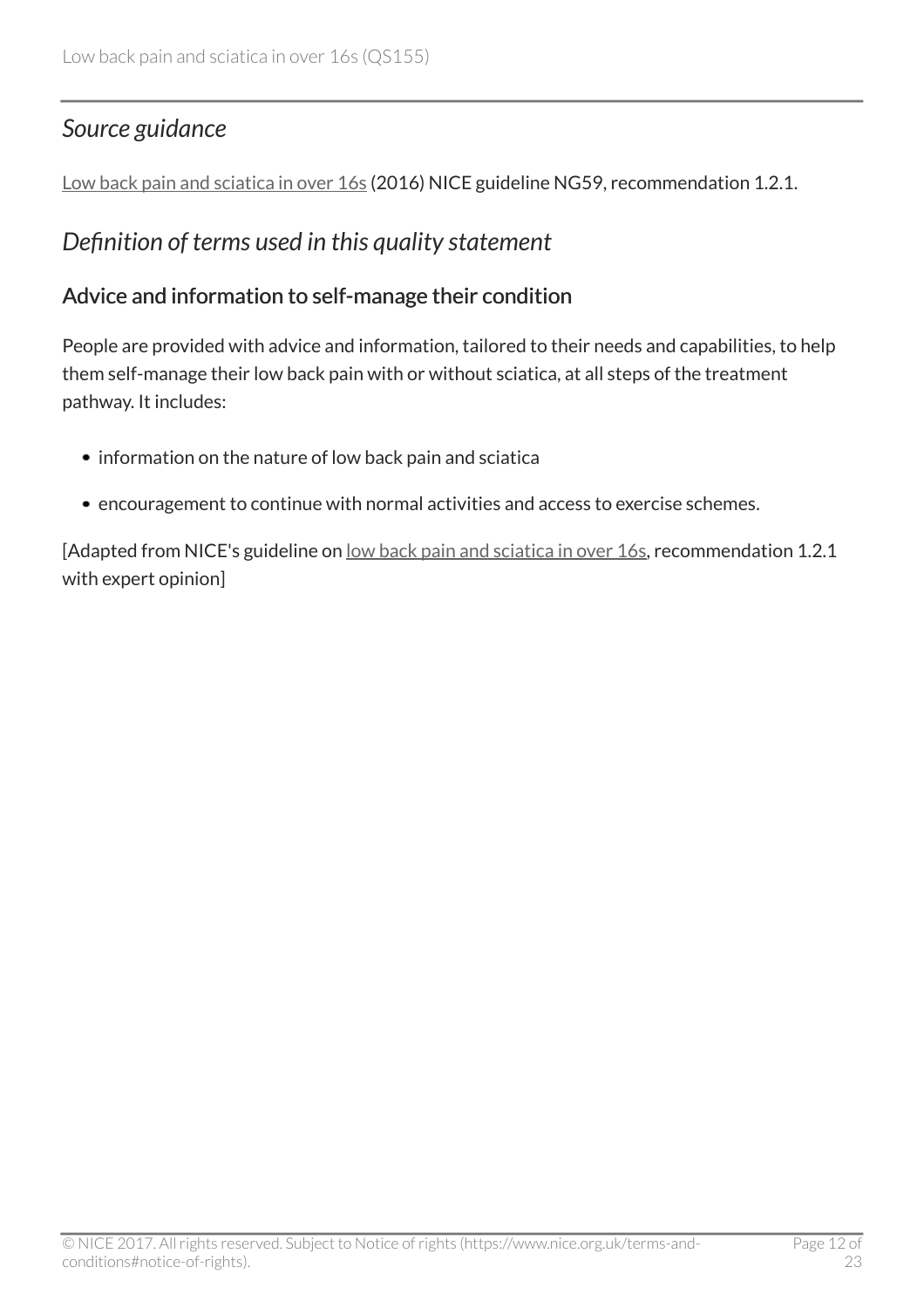# <span id="page-12-0"></span>Quality statement 4: Anticonvulsants, antidepressants and paracetamol for low back pain without sciatica

# <span id="page-12-1"></span>*Quality statement*

Young people and adults are not given paracetamol alone, anticonvulsants or antidepressants to treat low back pain without sciatica.

# <span id="page-12-2"></span>*Rationale*

The use of medicines without a significant clinical benefit in managing low back pain with or without sciatica can lead to unnecessary side effects for the person, risk of dependency and inappropriate use of resources.

# <span id="page-12-3"></span>*Quality measures*

#### **Structure**

Evidence of local arrangements to ensure that no GP prescriptions include paracetamol alone, anticonvulsants or antidepressants to treat young people and adults with low back pain without sciatica unless the young person or adult has other indications for those medicines.

*Data source:* Local data collection, for example, service protocols.

#### Process

a) Proportion of young people and adults with low back pain without sciatica, who are given anticonvulsants and have no other indications for them.

Numerator – the number in the denominator who are given anticonvulsants.

Denominator – the number of young people and adults with low back pain without sciatica and no other indications for anticonvulsants.

*Data source:* Local data collection, for example, GP prescribing audits.

b) Proportion of young people and adults with low back pain without sciatica, who are given antidepressants and have no other indications for them.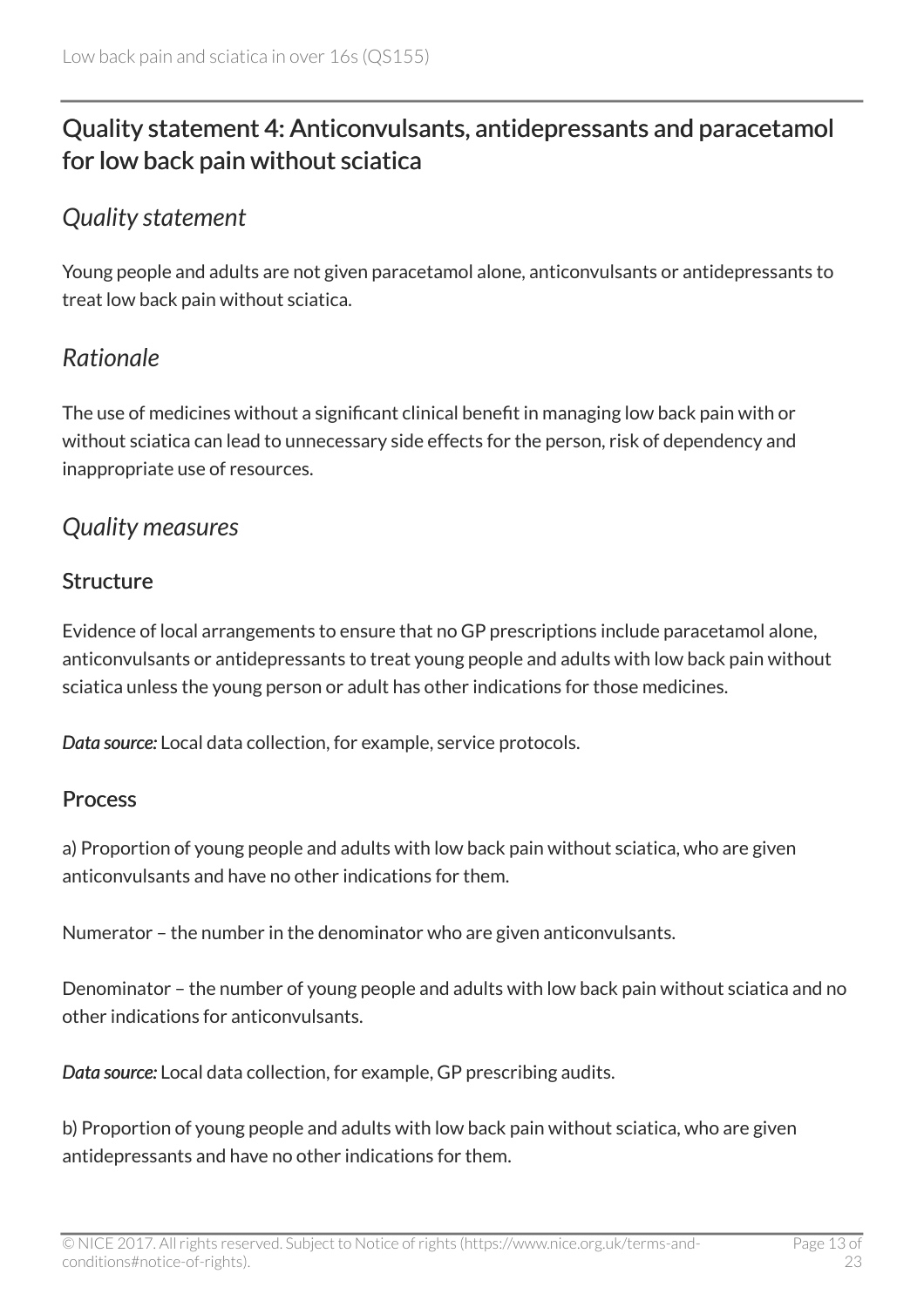Numerator – the number in the denominator who are given antidepressants.

Denominator – the number of young people and adults with low back pain without sciatica and no other indications for antidepressants.

*Data source:* Local data collection, for example, GP prescribing audits.

c) Proportion of young people and adults with low back pain without sciatica, who are given paracetamol alone and have no other indications for it.

Numerator – the number in the denominator who are given paracetamol alone.

Denominator – the number of young people and adults with low back pain without sciatica and no other indications for paracetamol.

*Data source:* Local data collection, for example, GP prescribing audits.

#### Outcome

Number of medicines-related adverse events for young people and adults with low back pain without sciatica.

*Data source:*Local data collection, for example, GP prescribing audits.

### <span id="page-13-0"></span>*What the quality statement means for different audiences*

Service providers (such as GP practices) have systems in place to make staff aware that they should not give paracetamol alone, anticonvulsants or antidepressants to treat low back pain without sciatica. Young people and adults should only be given these medicines if they have other indications for them.

Healthcare professionals (such as GPs and nurses) do not treat low back pain without sciatica with paracetamol alone, anticonvulsants or antidepressants. They should only offer these medicines if there are other indications for them.

Commissioners (such as clinical commissioning groups and NHS England) ensure that they have agreed service specifications which state that services do not treat low back pain without sciatica with paracetamol alone, anticonvulsants or antidepressants.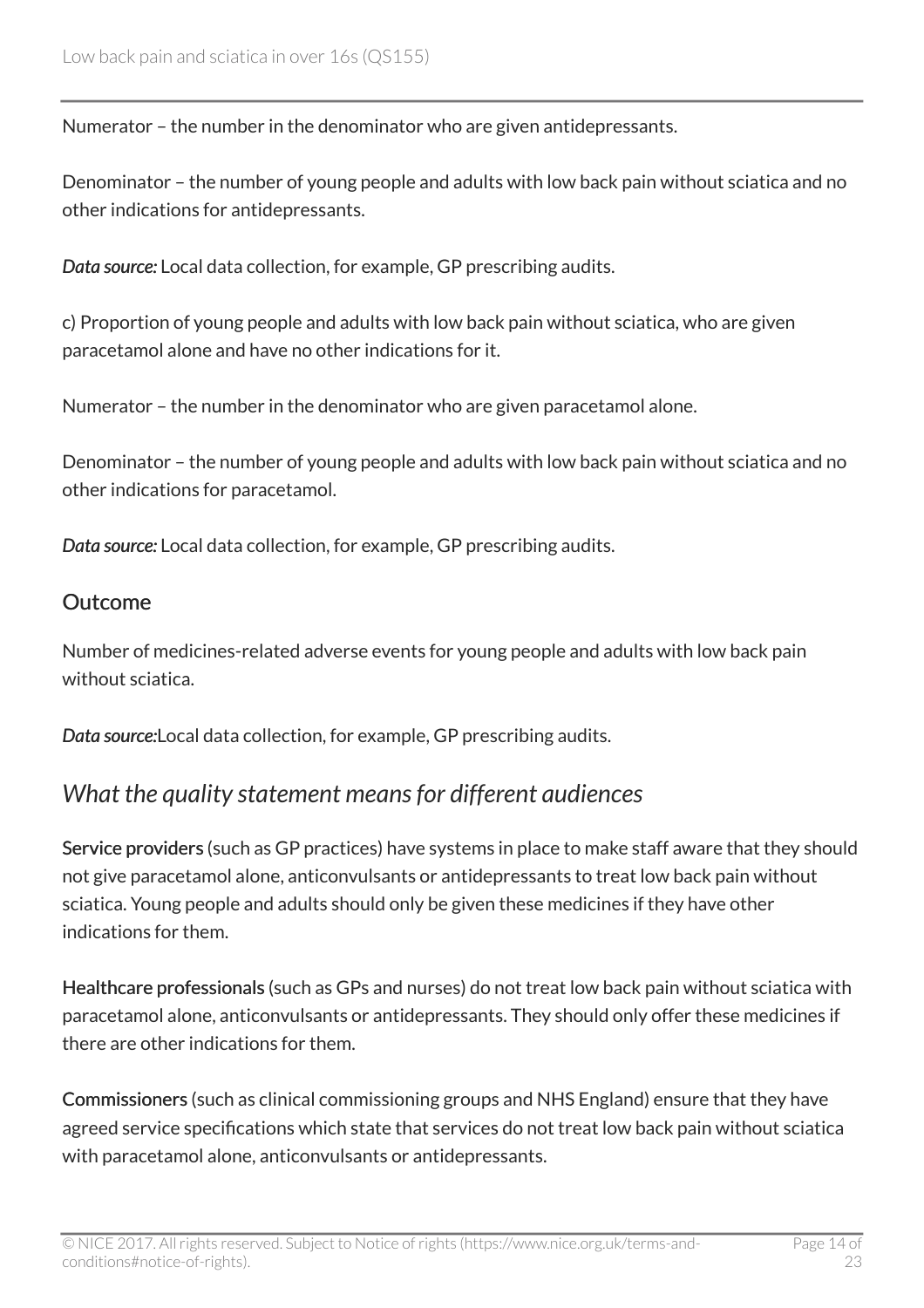Young people and adults withlow back painwithout sciatica are not given paracetamol alone, anticonvulsants or antidepressants unless they need them for other conditions. This is because these medicines are not effective in either easing back pain or restoring function such as walking and doing daily tasks.

## <span id="page-14-0"></span>*Source guidance*

[Low back pain and sciatica in over 16s](http://www.nice.org.uk/guidance/ng59) (2016) NICE guideline NG59, recommendations 1.2.21 and 1.2.24–25.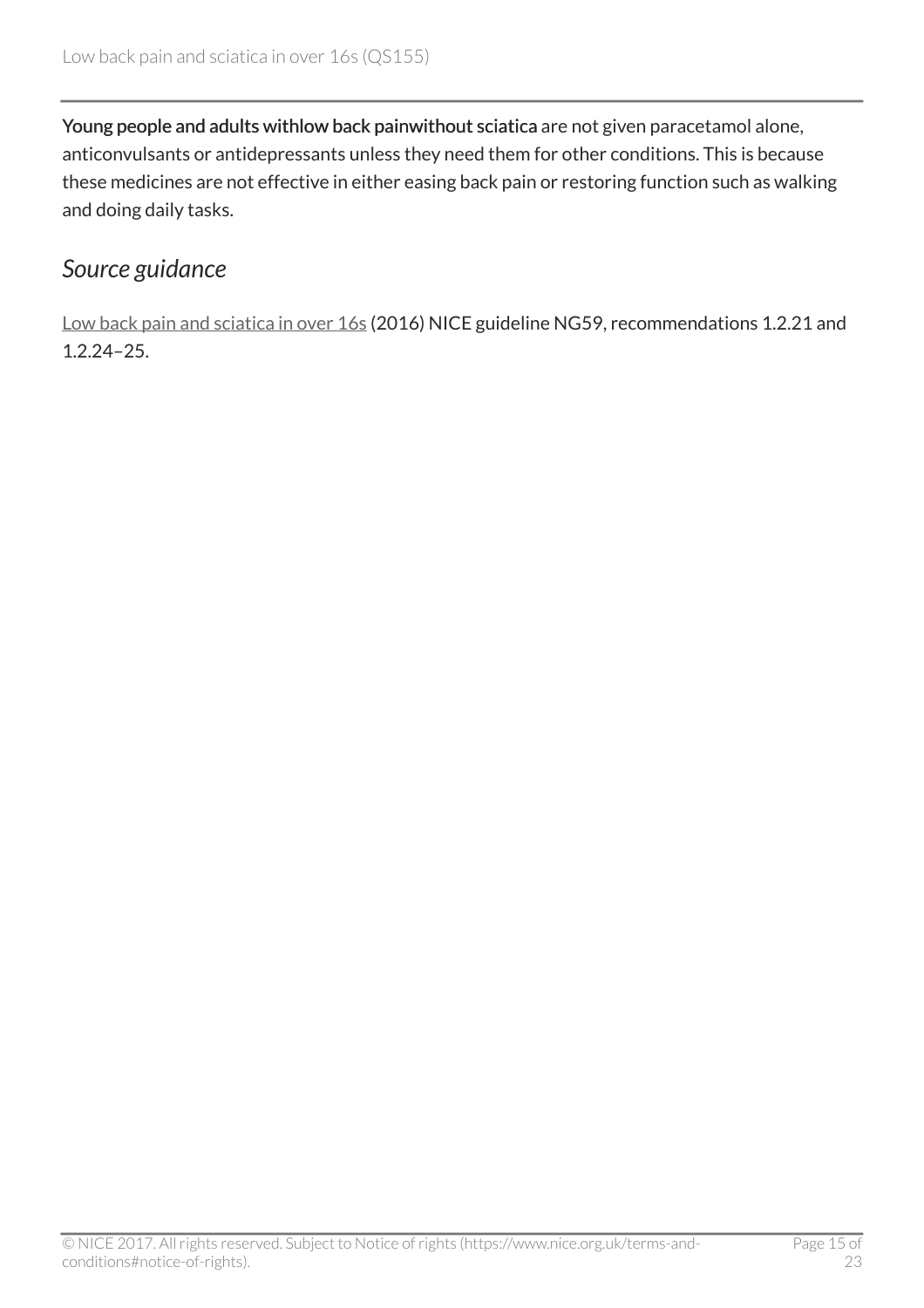# <span id="page-15-0"></span>Quality statement 5: Opioids for chronic low back pain without sciatica

### <span id="page-15-1"></span>*Quality statement*

Young people and adults are not given opioids to treat chronic low back pain without sciatica.

## <span id="page-15-2"></span>*Rationale*

The use of opioids does not have a significant clinical benefit in the management of chronic low back pain without sciatica. It can therefore lead to unnecessary side effects for the person, risk of dependency and inappropriate use of resources.

### <span id="page-15-3"></span>*Quality measures*

#### **Structure**

Evidence of local arrangements to ensure that no GP prescriptions include opioids to treat young people and adults with chronic low back pain without sciatica unless they have other indications for those medicines.

*Data source:* Local data collection, for example, service protocols.

#### Process

Proportion of young people and adults who are given opioids to treat chronic low back pain without sciatica and have no other indications for them.

Numerator – the number in the denominator who are given opioids.

Denominator – the number of young people and adults with chronic low back pain without sciatica and no other indications for opioids.

*Data source:* Local data collection, for example, GP prescribing audits.

#### **Outcome**

Number of opioids-related adverse events for young people and adults with chronic low back pain without sciatica.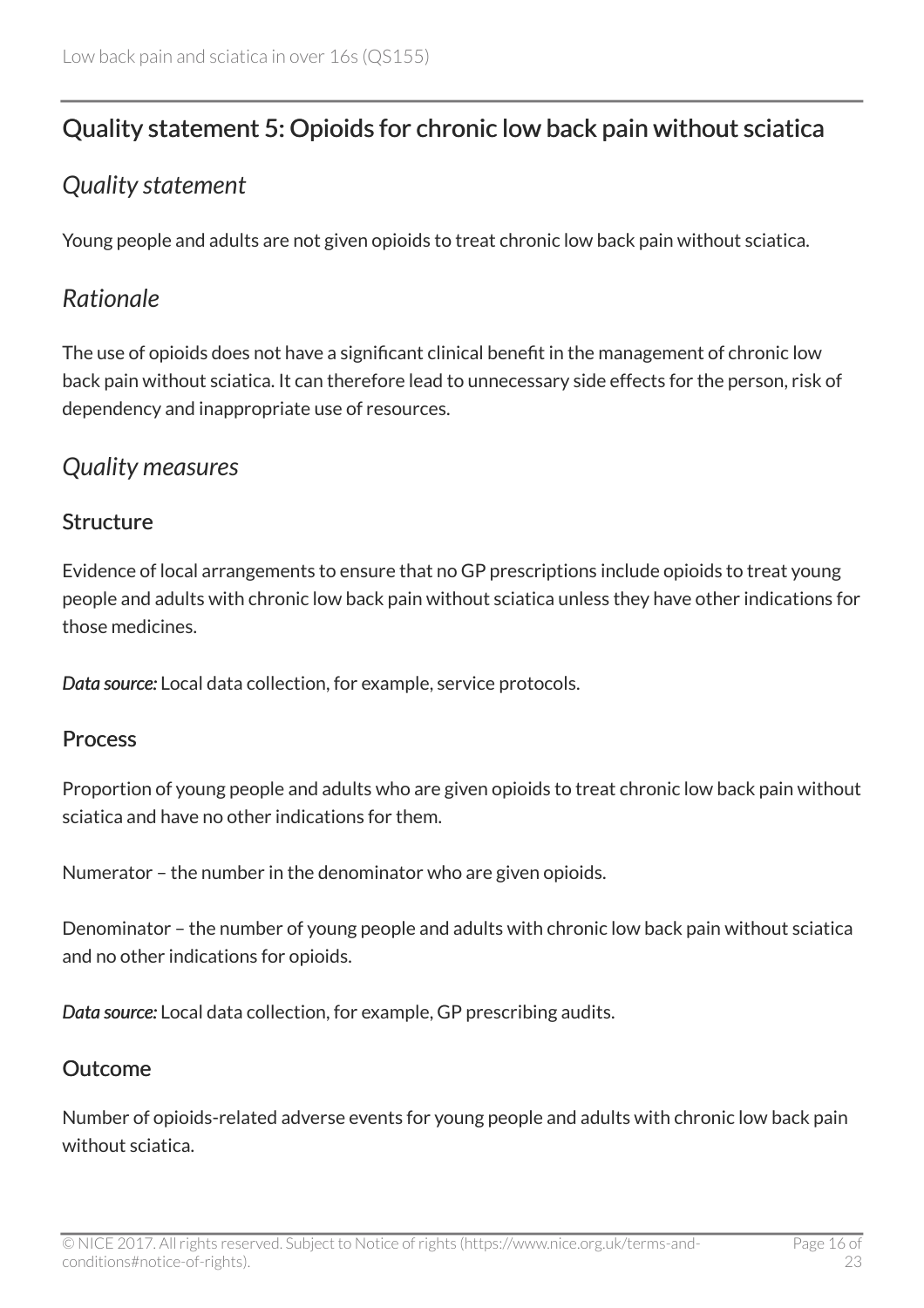*Data source:*Local data collection, for example, GP prescribing audits.

# <span id="page-16-0"></span>*What the quality statement means for different audiences*

Service providers (such as GP practices) have systems in place to make staff aware that they should not give opioids to treat chronic low back pain without sciatica. Young people and adults should only be offered opioids when there are other indications for those medicines.

Healthcare professionals (such as GPs and nurses) do not give opioids to young people and adults to treat chronic low back pain without sciatica. They should only offer opioids when there are other indications for those medicines.

Commissioners (such as clinical commissioning groups and NHS England) ensure that they have agreed service specifications which state that services do not treat chronic low back pain without sciatica using opioids.

Young people and adults withlow back painwithout sciatica are not given opioids to treat their condition unless they need them for other conditions. This is because these medicines are not effective in either easing pain or restoring function such as walking and doing daily tasks.

### <span id="page-16-1"></span>*Source guidance*

[Low back pain and sciatica in over 16s](http://www.nice.org.uk/guidance/ng59) (2016) NICE guideline NG59, recommendation 1.2.23.

### <span id="page-16-2"></span>*Definition of terms used in this quality statement*

#### Chronic low back pain

Having symptoms for more than 3 months.

[Adapted from NICE's full guideline on [low back pain and sciatica in over 16s](https://www.nice.org.uk/guidance/ng59/evidence)]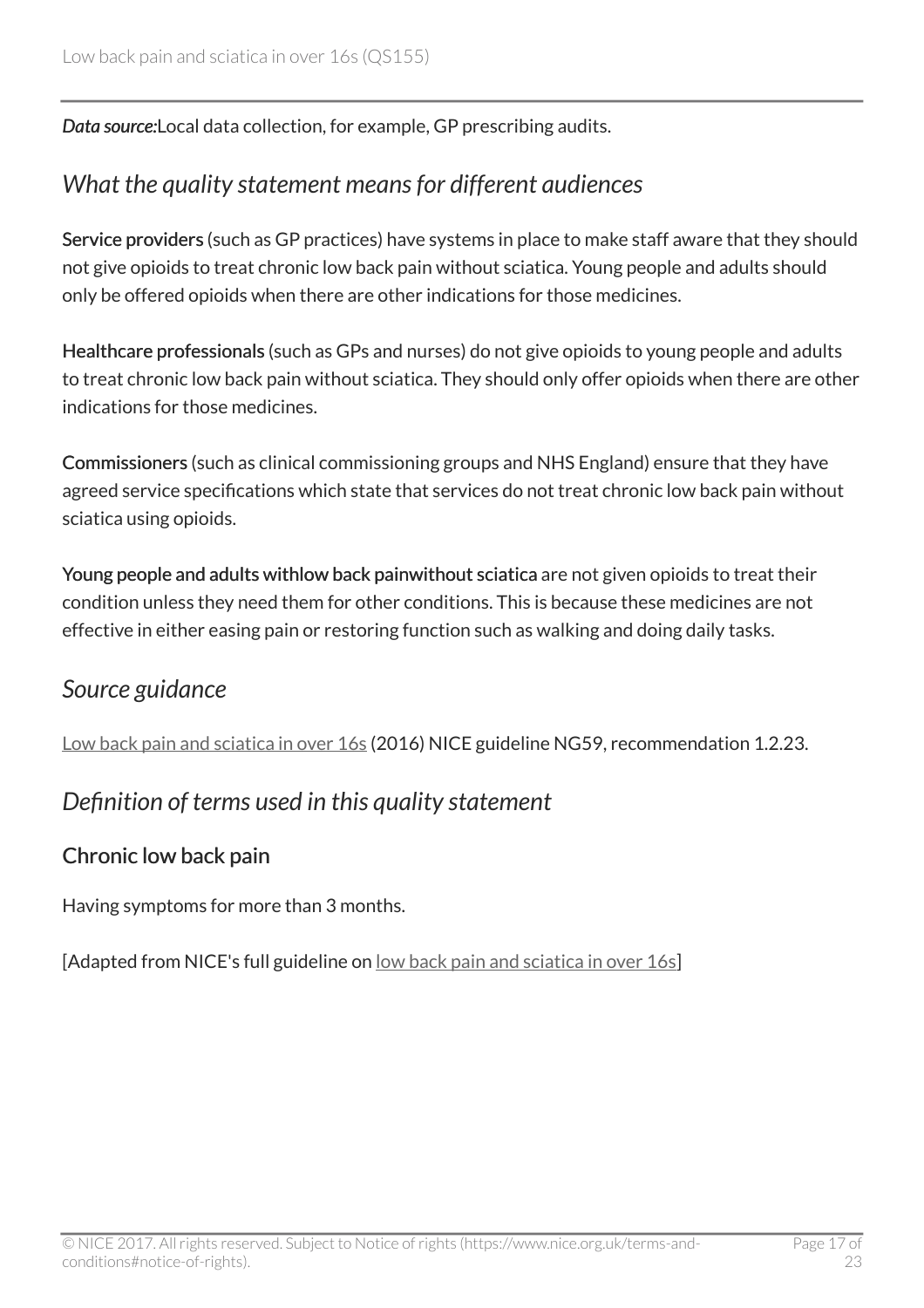# <span id="page-17-0"></span>Quality statement 6: Spinal injections

# <span id="page-17-1"></span>*Quality statement*

Young people and adults do not have spinal injections for low back pain without sciatica with the exception of radiofrequency denervation for people who meet the criteria.

# <span id="page-17-2"></span>*Rationale*

Spinal injections for treating low back pain without sciatica are not clinically or cost effective, except for people who meet the criteria for a procedure called 'radiofrequency denervation'. To determine whether these people will benefit from this procedure, they may be offered a diagnostic block of the nerves that supply the joints between the vertebrae. If they experience significant pain relief they may then be offered radiofrequency denervation in an attempt to achieve longer-term relief.

# <span id="page-17-3"></span>*Quality measures*

#### **Structure**

Evidence of local arrangements to ensure that spinal injections are not given to young people and adults to treat low back pain without sciatica, with the exception of radiofrequency denervation for people who meet the criteria.

*Data source:* Local data collection, for example, service protocols.

#### Process

Proportion of young people and adults who have spinal injections for low back pain without sciatica who meet the criteria for radiofrequency denervation.

Numerator – the number in the denominator who meet the criteria for radiofrequency denervation.

Denominator – the number of young people and adults who have spinal injections for low back pain without sciatica.

*Data source:* Local data collection, for example, patient notes.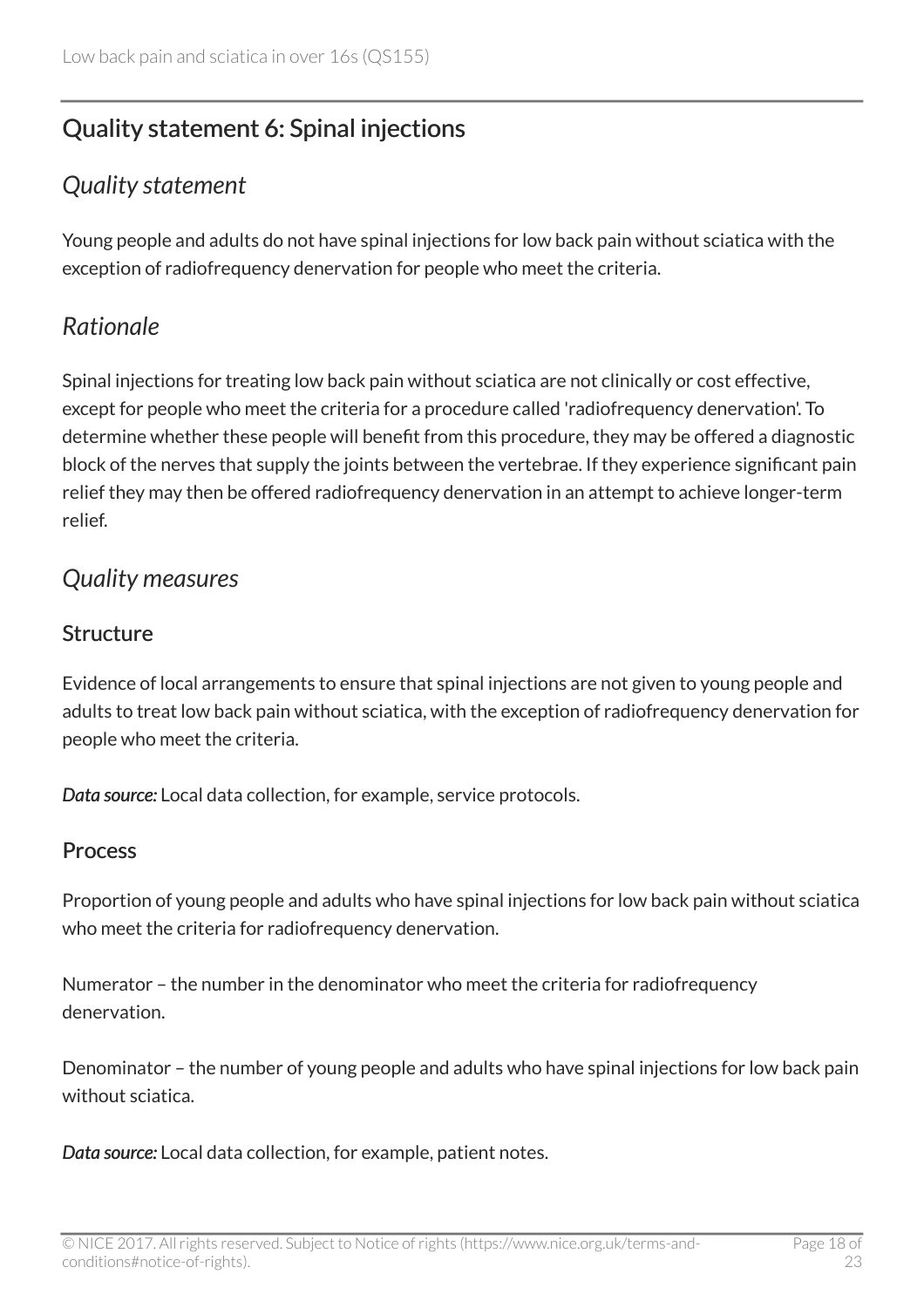# <span id="page-18-0"></span>*What the quality statement means for different audiences*

Service providers (such as hospitals) have systems in place to make staff aware that spinal injections for low back pain without sciatica should not be performed, with the exception of radiofrequency denervation for people who meet the criteria.

Healthcare professionals (such as physicians, surgeons and radiologists) do not give young people and adults spinal injections for low back pain without sciatica, with the exception of radiofrequency denervation for people who meet the criteria.

Commissioners (such as clinical commissioning groups and NHS England) specify in contracts that services that treat young people and adults with low back pain without sciatica do not perform spinal injections, with the exception of radiofrequency denervation for people who meet the criteria.

Young people and adults withlow back painwithout sciatica do not have spinal injections with the exception of the procedure of 'radiofrequency denervation' for people who meet the criteria. To check whether the procedure is suitable for the person, an anaesthetic is injected to temporarily block some of the nerves in the spine. If the pain is significantly reduced, the nerves are permanently sealed off using heat (radiofrequency ablation). This stops them from transmitting pain signals.

### <span id="page-18-1"></span>*Source guidance*

[Low back pain and sciatica in over 16s](http://www.nice.org.uk/guidance/ng59) (2016) NICE guideline NG59, recommendations 1.3.1, 1.3.2 and 1.3.3.

### <span id="page-18-2"></span>*Definitions of terms used in this quality statement*

### Spinal injections

These are injected agents which aim to either reduce inflammation in tissues (for example, steroid injections), induce inflammation to stimulate healthy tissue regrowth (for example, prolotherapy) or reduce firing of nerve fibres that may be contributing to pain (for example, local anaesthetic). However, medial branch block injections can be used as a diagnostic tool to establish whether the person is likely to respond to radiofrequency denervation.

[Adapted from NICE's guideline on [Low back pain and sciatica in over 16s](http://www.nice.org.uk/guidance/ng59) with expert opinion]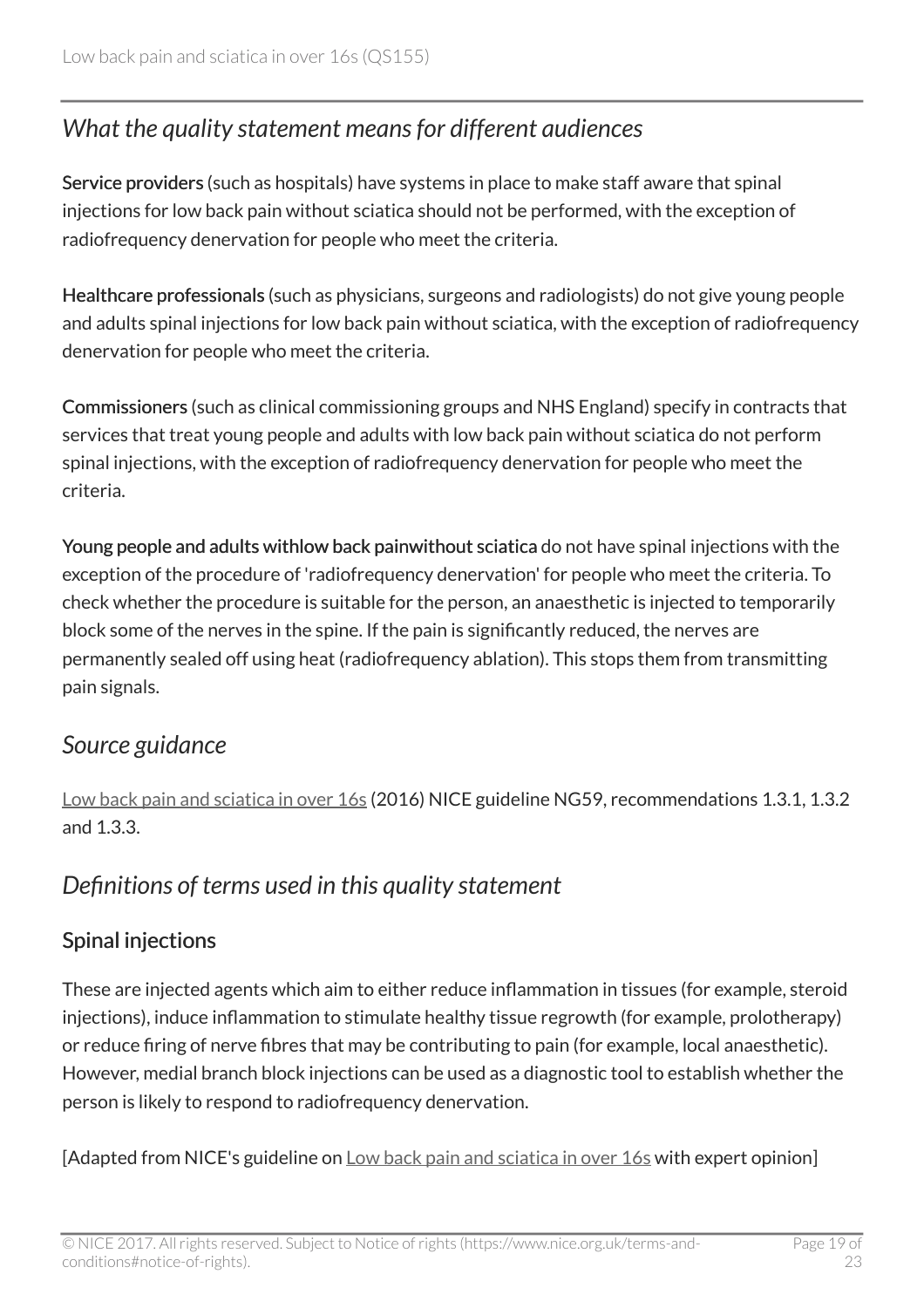#### Radiofrequency denervation

The procedure called 'radiofrequency denervation' involves sealing off some of the nerves to the joints of the spine to stop the nerves transmitting pain signals. It aims to achieve longer-term pain relief in people with low back pain who experience significant but short-term relief after a diagnostic block by injection of local anaesthetic.

[Adapted from NICE's guideline on [Low back pain and sciatica in over 16s](http://www.nice.org.uk/guidance/ng59) with expert opinion]

#### Criteria

Referral for assessment for radiofrequency denervation for people with chronic low back pain should be considered using the following criteria:

- non-surgical treatment has not worked for them and
- the main source of pain is thought to come from structures supplied by the medial branch nerve and
- they have moderate or severe levels of localised back pain (rated as 5 or more on a visual analogue scale, or equivalent) at the time of referral.

Only perform radiofrequency denervation in people with chronic low back pain after a positive response to a diagnostic medial branch block.

[Adapted from NICE's guideline on [low back pain and sciatica in over 16s](http://www.nice.org.uk/guidance/ng59), recommendations 1.3.2 and 1.3.3 with expert opinion]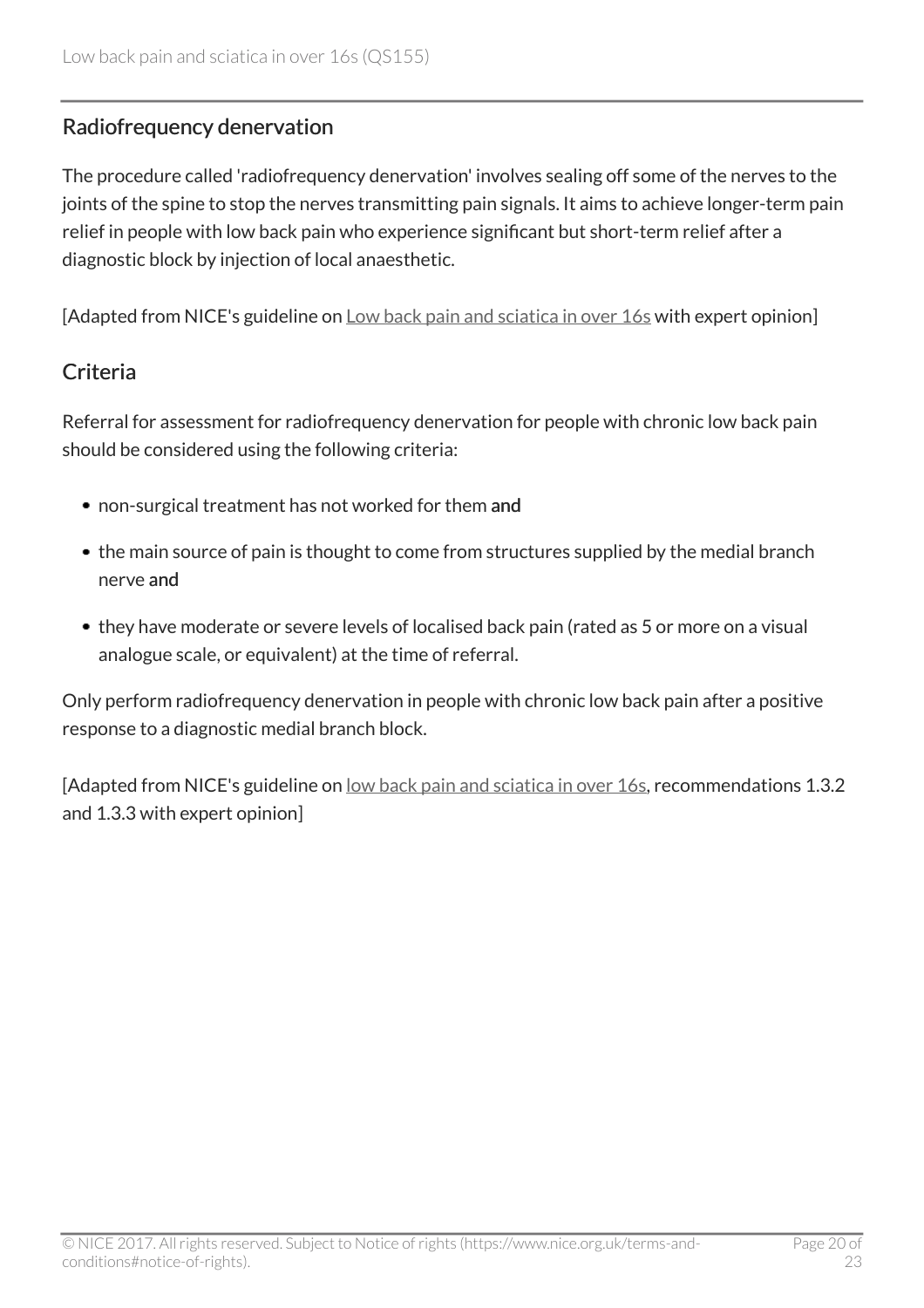# <span id="page-20-0"></span>About this quality standard

NICE quality standards describe high-priority areas for quality improvement in a defined care or service area. Each standard consists of a prioritised set of specific, concise and measurable statements. NICE quality standards draw on existing NICE or NICE-accredited guidance that provides an underpinning, comprehensive set of recommendations, and are designed to support the measurement of improvement.

Expected levels of achievement for quality measures are not specified. Quality standards are intended to drive up the quality of care, and so achievement levels of 100% should be aspired to (or 0% if the quality statement states that something should not be done). However, this may not always be appropriate in practice. Taking account of safety, shared decision making, choice, and professional judgement, desired levels of achievement should be defined locally.

Information about [how NICE quality standards are developed](https://www.nice.org.uk/standards-and-indicators/timeline-developing-quality-standards) is available from the NICE website.

See [quality standard advisory committees](http://www.nice.org.uk/Get-Involved/Meetings-in-public/Quality-Standards-Advisory-Committee) on the website for details of standing committee 4 members who advised on this quality standard. Information about the topic experts invited to join the standing members is available on the [quality standard's webpage](https://www.nice.org.uk/guidance/qs155/documents).

This quality standard has been incorporated into the NICE pathway on [Low back pain and sciatica](https://pathways.nice.org.uk/pathways/low-back-pain-and-sciatica) [in over 16s](https://pathways.nice.org.uk/pathways/low-back-pain-and-sciatica).

NICE has produced a [quality standard service improvement template](http://www.nice.org.uk/guidance/qs155/resources) to help providers make an initial assessment of their service compared with a selection of quality statements. This tool is updated monthly to include new quality standards.

NICE produces guidance, standards and information on commissioning and providing high-quality healthcare, social care, and public health services. We have agreements to provide certain NICE services to Wales, Scotland and Northern Ireland. Decisions on how NICE guidance and other products apply in those countries are made by ministers in the Welsh government, Scottish government, and Northern Ireland Executive. NICE guidance or other products may include references to organisations or people responsible for commissioning or providing care that may be relevant only to England.

### <span id="page-20-1"></span>*Improving outcomes*

This quality standard is expected to contribute to improvements in the following outcomes: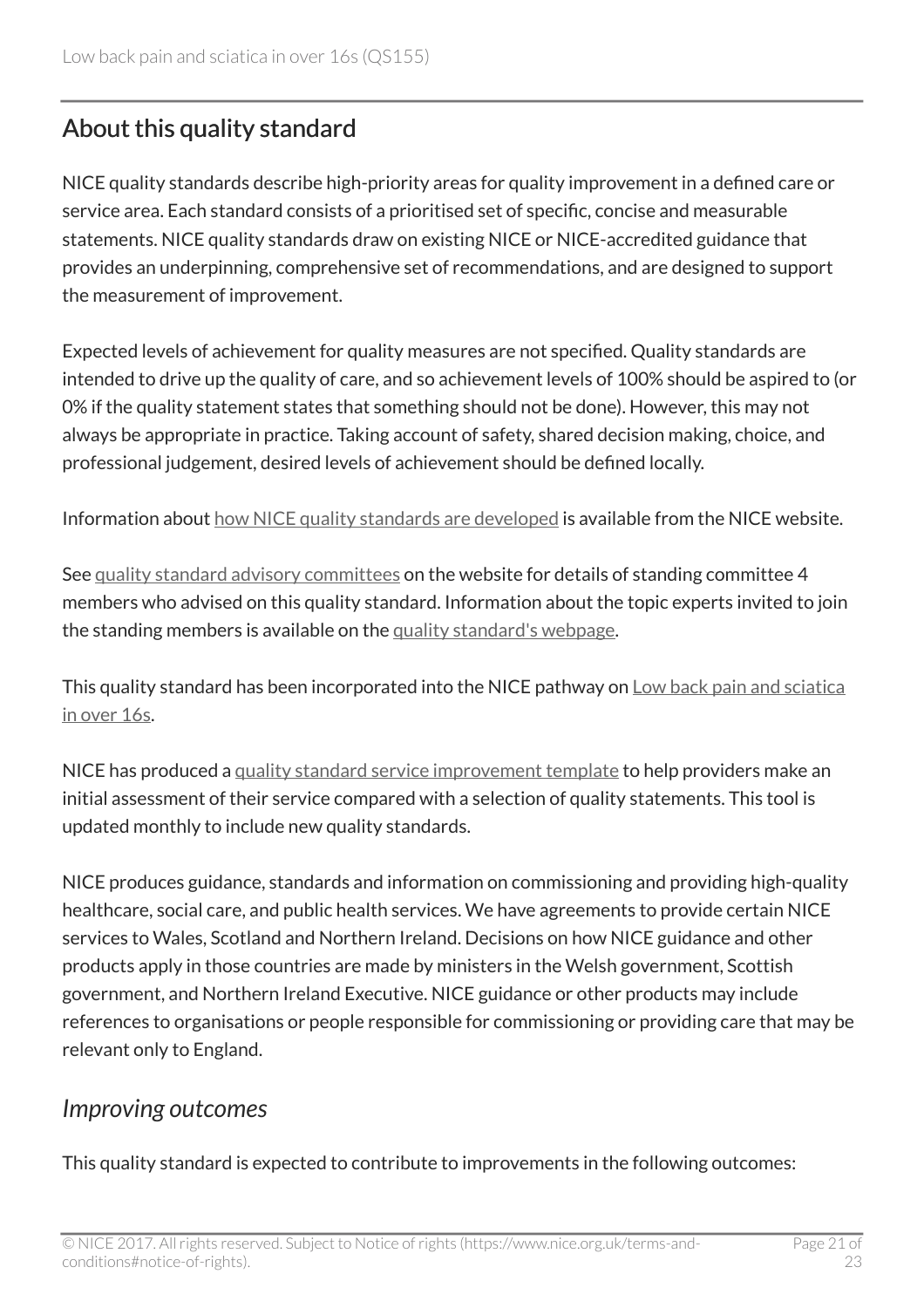- functional improvement
- avoidance of harm
- return to work.

It is also expected to support delivery of the Department of Health's outcome frameworks:

- [Adult social care outcomes framework 2015–16](https://www.gov.uk/government/publications/adult-social-care-outcomes-framework-ascof-2015-to-2016)
- NHS outcomes framework 2016-17
- Public health outcomes framework for England, 2016-19.

#### <span id="page-21-0"></span>*Resource impact*

NICE quality standards should be achievable by local services. The potential resource impact is considered by the quality standards advisory committee, drawing on resource impact work for the source guidance.

### <span id="page-21-1"></span>*Diversity, equality and language*

During the development of this quality standard, [equality](https://www.nice.org.uk/guidance/qs155/documents) issues were considered and equality [assessments](https://www.nice.org.uk/guidance/qs155/documents) are available. Any specific issues identified during development of the quality statements are highlighted in each statement.

Commissioners and providers should aim to achieve the quality standard in their local context, in light of their duties to have due regard to the need to eliminate unlawful discrimination, advance equality of opportunity and foster good relations. Nothing in this quality standard should be interpreted in a way that would be inconsistent with compliance with those duties.

ISBN: 978-1-4731-2616-9

### *Endorsing organisation*

This quality standard has been endorsed by NHS England, as required by the Health and Social Care Act (2012)